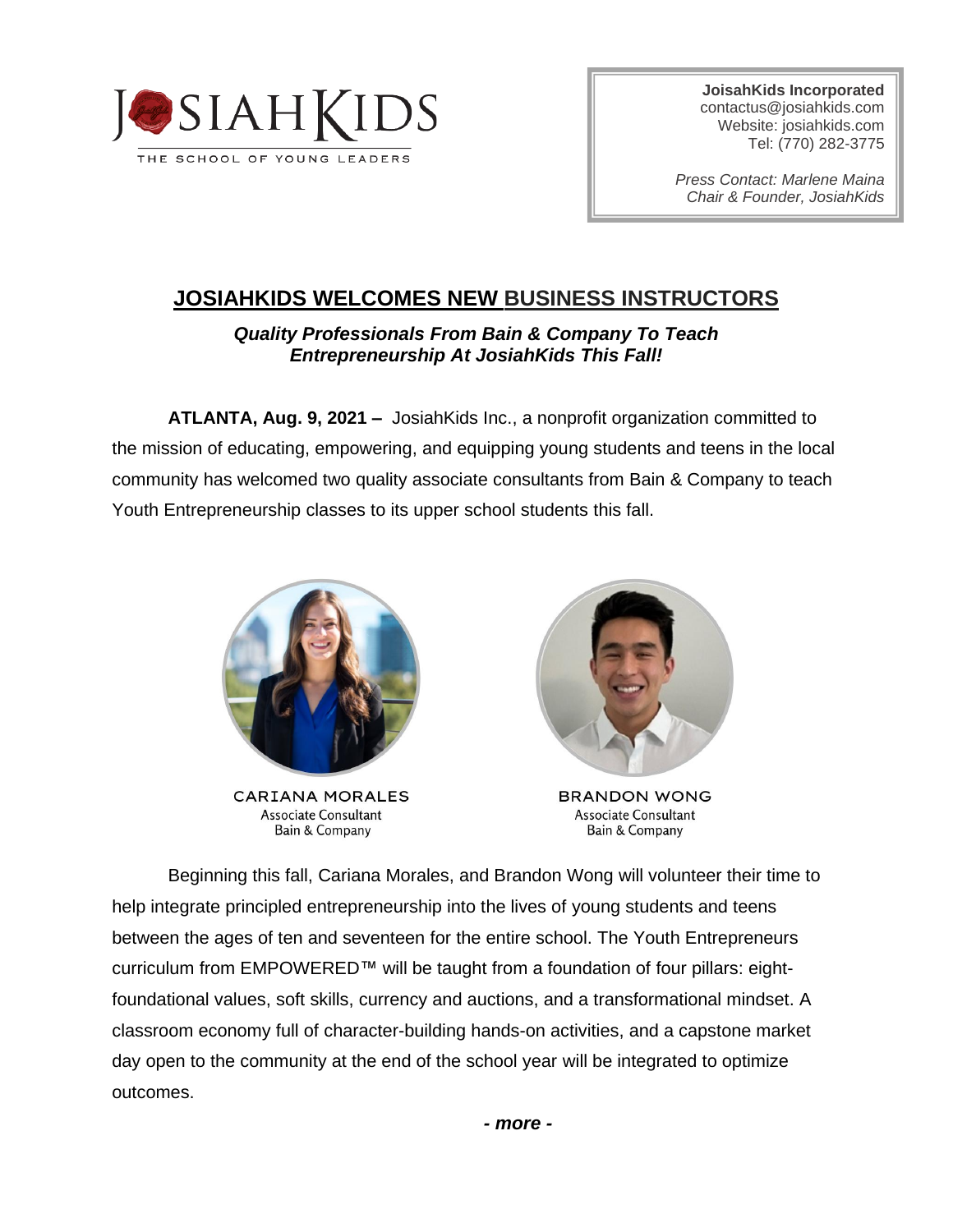*"These service-minded professionals embody the true spirit of our mission," said Marlene Maina, Chair and Founder of JosiahKids Inc. " The example they are setting for our community of young students is both powerful and inspiring! Accomplished leaders who invest their time and acquired success into the community leave a lasting impact that can be readily emulated by the next generation. Their willingness to give an entire school year to enhance the lives of others is servant leadership at its best!"*

**About Cariana Morales** – Cariana is a passionate, young, bright professional who is driven by a deep desire to make her community a better place. Cariana grew up in Denver and moved to Atlanta to attend Georgia Tech where she graduated with the Highest Honors distinction (top 10% of the class) in industrial and systems engineering. Full bio available [here.](https://www.josiahkids.com/about-jk) *"I am looking forward to getting to know our next generation of young leaders. I believe that learning about business and entrepreneurship can be an informative and empowering experience. I feel honored to help deliver that content to young eager bright minds."* Said, Morales.

**About Brandon Wong** — Brandon is an Associate Consultant in the Atlanta office of Bain and Company. He graduated from Vanderbilt University in May 2020 with majors in economics and philosophy and a minor in Chinese. Brandon grew up in Tega Cay, South Carolina, a suburb outside of Charlotte, North Carolina. Full bio available [here.](https://www.josiahkids.com/about-jk) *"I am excited to teach entrepreneurship because I want to foster learning and development in the students. I am excited to see them grow over the year and find their intellectual and personal passions."* Expressed, Wong.

JosiahKids is scheduled to resume in-person learning on September 11th, 2021 in Duluth, Georgia where the organization has forged a second partnership with Amazing Athletes of Greater Atlanta, to help empower the younger students through Fitness and Nutrition this fall.

**- more -**